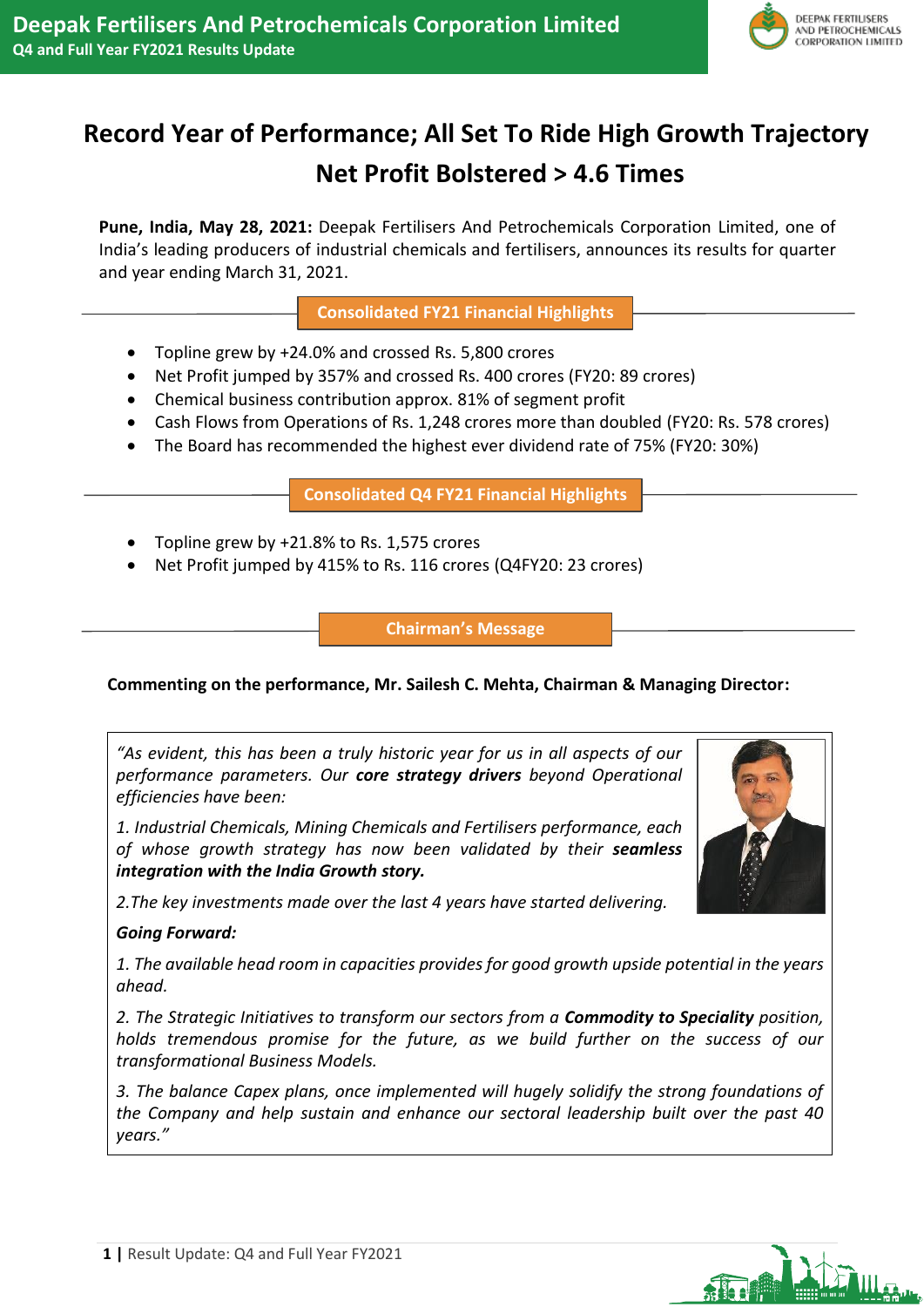

## **Chemicals Review**

- Q4 FY21 Revenues increased by 15% to Rs. 870 crores; Margins increased from 13% to 27%
- Global specialty chemical value chains moving from China to India boosting Nitric Acid demand and prices in India
- The strong growth in Nitric Acid business was mainly driven by substantial increase in demand and resultant better realization
- Strong demand of LDAN and AN Melt (TAN products) during Q4 FY21. Demand for LDAN improved in Q4 FY21 inline with the improvement seen in the demand for Cement and Steel related sector in the domestic market
- Low IPA production volumes in Q4 FY21 mainly due to un-planned shutdown

## **Fertilisers Review**

- Q4 FY21 Revenues increased by 32% to Rs. 702 crores; Segment Margins of 5%
- Sixth consecutive quarter of profitability in Fertilisers
- In line with strategy, the Company successfully moved its 100% NPK production from plain grade to differentiated NPK (SMARTEK), volume growth of 198% YoY
- Bensulf sales volumes increased by 94% in Q4 FY21, mainly from differentiated Super-fast Bensulf launched in Q1 FY21
- Adverse movement of key RM Prices y-o-y in Q4 (Ammonia▲ 11.8%; Phos Acid ▲ 18.3%), which generally is absorbed by market over time, affected margins of this quarter.
- During the year, conducted 18,000 digital webinars explaining to 2.22 Lakh farmers about our product value proposition. In addition, around 10 Lakh farmers were contacted directly by our marketing team

## **Strategic Outlook**

- Global Specialty chemical intermediates value chains shifting from China to India boosting Nitric Acid demand and prices in India
- Limestone Mining is likely to increase driven by the thrust on the Infrastructure segment announced in India's Union Budget for FY22
- Cement plants are likely to improve their capacity utilizations; large Cement producers have already announced expansion plans (both greenfield & brownfield)
- Sky Met and IMD have both projected a normal monsoon in the coming season. With current reservoir levels, Kharif season is expected to be good



\*Consolidated Financials

**2 |** Result Update: Q4 and Full Year FY2021